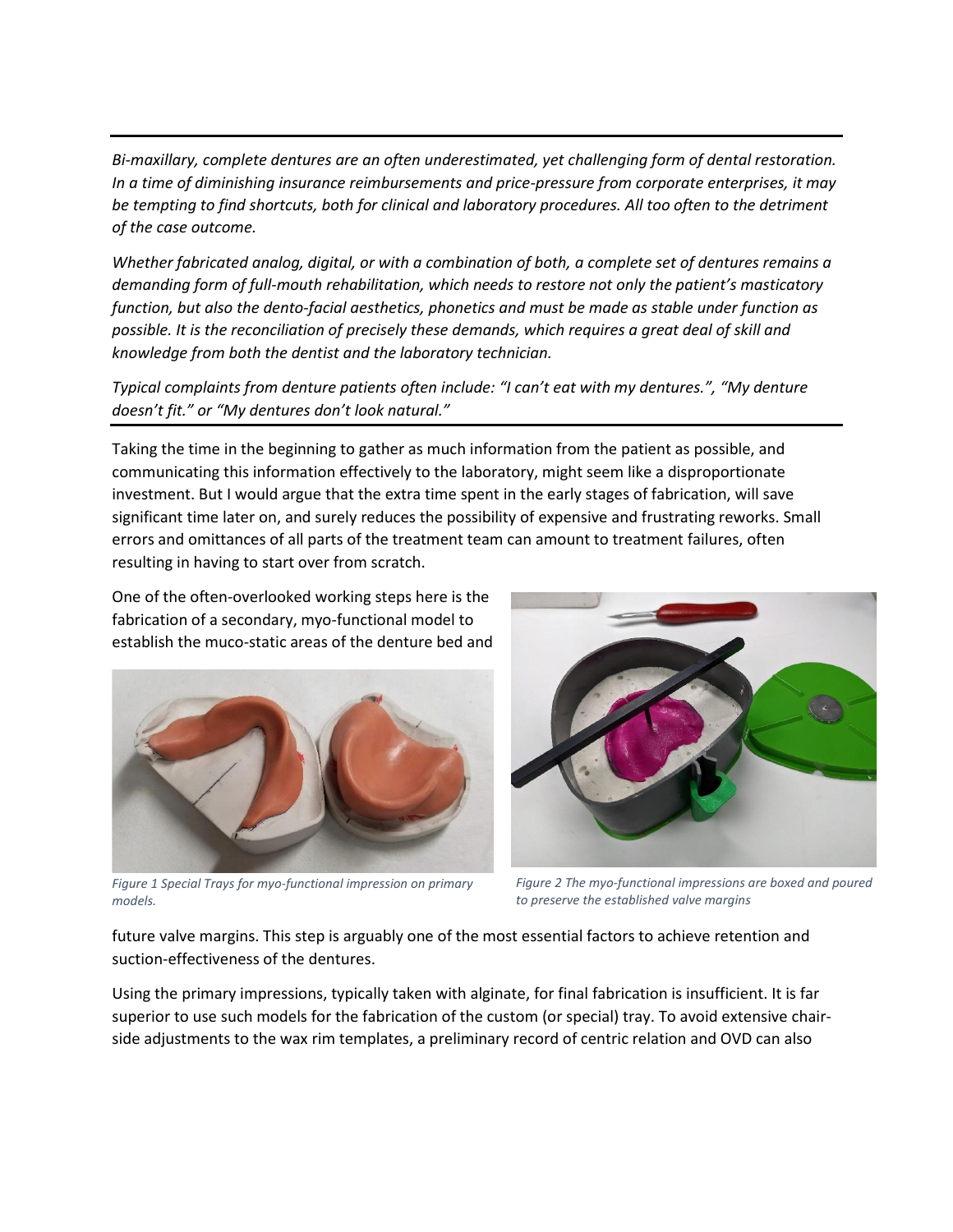prove incredibly valuable. The technician will mount the final models in an articulator to fabricate the recording devices. The combination of both average values and patient-specific data enables the technician to fabricate very precise diagnostic tools that the dentist can use to convey all necessary information to the laboratory. Ideally, the dentist will use a facebow transfer at this early stage to establish the occlusal planes.

With the help of the initial records and the length of the upper lip, measured with a



*Figure 3 Final models are mounted in the articulator with a preliminary record and a facebow transfer.*

Papillameter, the technician now constructs the recording devices. Depending on the preference of the



*Figure 4 The wax rims serve as an analog data recorder for the trial setup.*

clinician, these may consist of stable record bases and wax rims that serve as a type of analog data recorder, and a separate Gothic Arch Tracer assembly. The latter might very well be the most under-utilized tool at the clinician's disposal; its use can reduce faulty records of OVD and Centric Relation dramatically.



*Figure 5 Gothic Arch Tracer assembly in preliminary articulation.*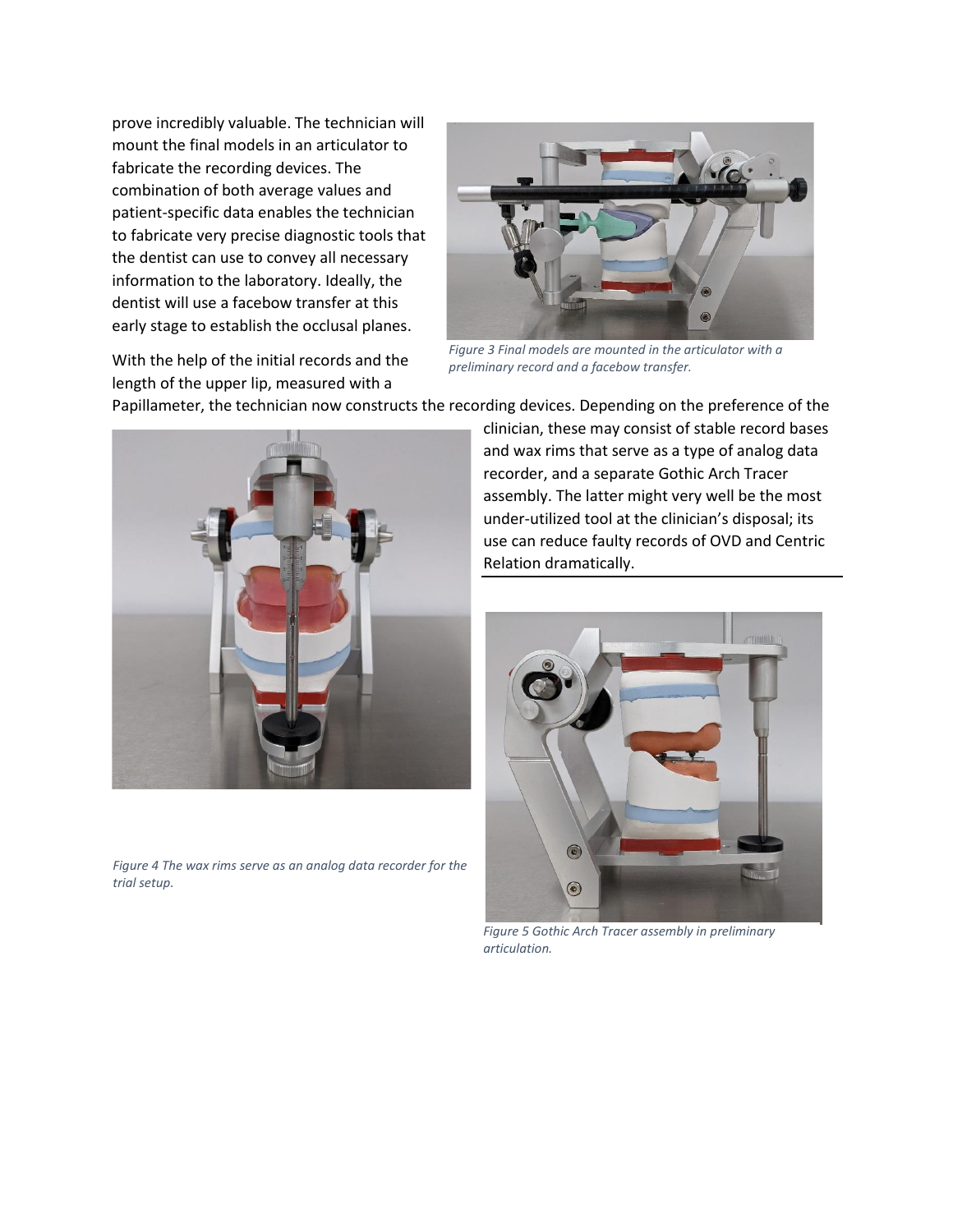After recording the final bite height and Centric Relation, the dentist collects the remaining patient-specific data with the recording devices. These should include, as a minimum, facial midline, incisal length, cuspid points, lip and cheek support and course of the upper and lower smile lines. Selection of tooth shade and forms should correspond to the wishes, unique features, and personality of the patient.

With the records and information provided, the dental technician can perform the definitive articulation and begin with the trial setup.



*Figure 7 The smile design is based on the information collected by the clinician and preserved by the laboratory.*

The wax model submitted to the dentist for tryin should already correspond exactly to the contours of the final dentures. Functional margins and muscle-gripping design of the denture body should allow both dentist and patient to assess the retention of the denture. Along with the obvious evaluation of aesthetics and phonetics, the position stability of the denture under function should be tested with, for example, a small cotton roll or a ballburnisher. Once the patient and dentist are satisfied with the results, the wax trial will then be returned to the laboratory for finalization of the dentures.

An extensive model analysis creates the blueprint for



*Figure 6 The final record of C/R and OVD*

tooth positioning, taking into account both patientspecific considerations, such as aesthetics and phonetics, as well as static rules to assure position stability of the prostheses.

The decision on the type and morphology of the posterior teeth, along with the occlusal scheme must be carefully considered. The criteria for these choices must include the intermaxillary relationship, the skeletal bite classification, and the stage of atrophy of the residual ridges.



*Figure 8 Final wax trial.*